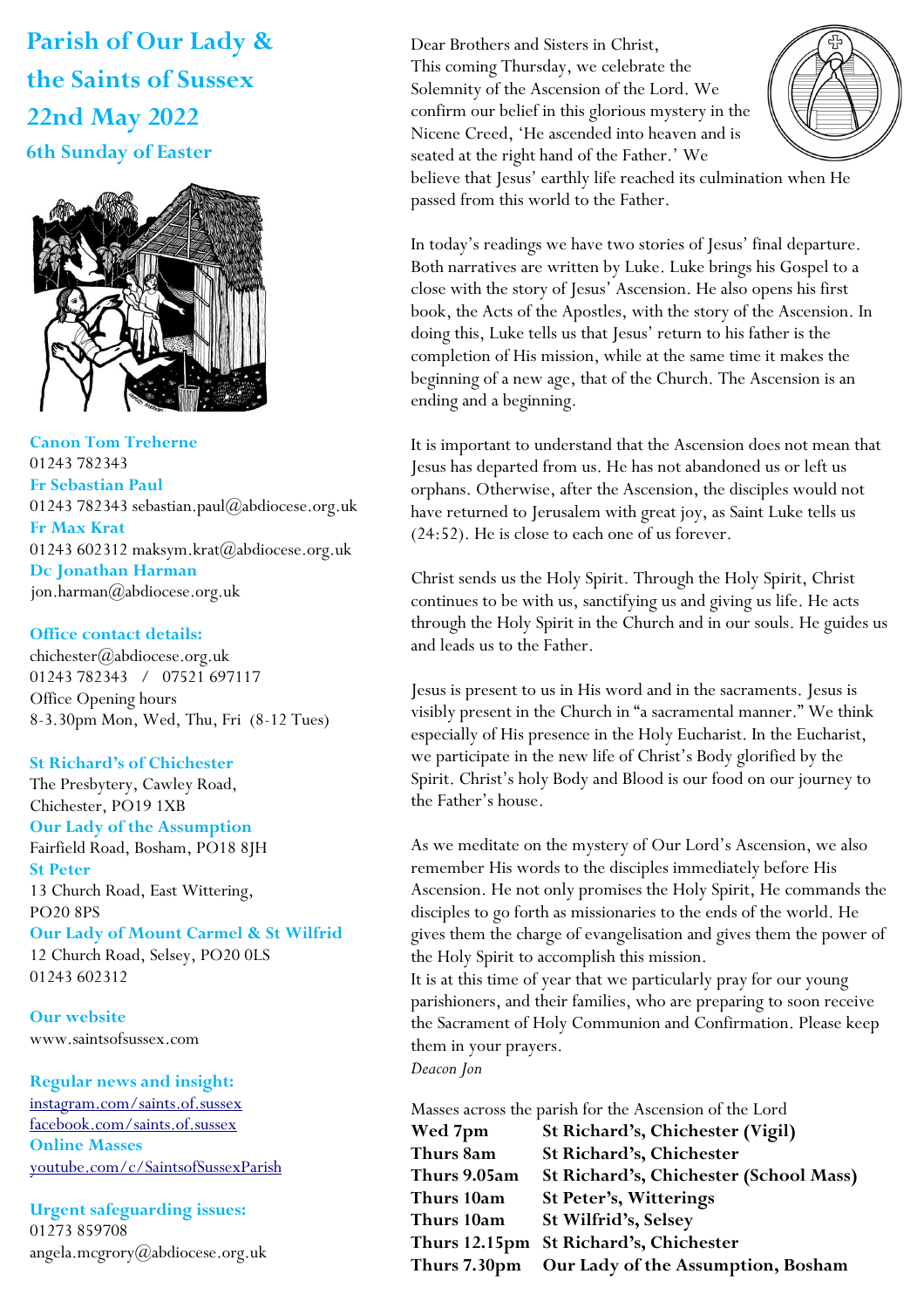# **6th Sunday of Easter (Year C)**

*First Reading: Acts 15:1-2* It has been decided by the Spirit and by ourselves not to burden you with anything beyond the essentials.

*Responsorial Psalm 66* Let the peoples praise you O God, let all the peoples praise you.

*Second Reading: Apocalypse 21:10-14* He showed me the holy city coming down out of heaven *Gospel Acclamation* Alleluia, Alleluia! Jesus said: "If anyone loves me he will keep my word, and my Father will love him, and we shall come to him." Alleluia!

*Gospel: John 14:23-29* A peace the world cannot give is my peace to you.

*Intercessions* www.saintsofsussex.com/ intercessions

## **St Peter's is celebrating the Royal Jubilee** with

afternoon cream tea on Sunday 5th June for the 4 churches. 3.00pm - 5.00pm. Details and information, Erna, 672374. There will also be horse racing. Please come along to cheer your favourite of 6 horses. Proceeds to fund for Ukraine. Many tombola prizes. Unwanted gifts/ donations Erna happy to collect. 672374

#### **Date for your Diaries**

Sunday 17th July at 4pm Taize service to be held at St Wilfrid's Selsey at 4pm.

# **All You Ever Wanted to Know About the Mass.......**

What is the Mass? It is the centre of our lives as Catholics, but how much do we really understand what is happening? Coming soon – a series of DVD presentations at St Peters church. More information to follow.

#### **Selsey Book of Reflections**

You can still add your reflections to the Book of Reflections (collated in June). Remember and reflect on those lost during the pandemic, and who we may not have had opportunity to say goodbye as they were in hospital or care home. Just write a reflection on the card or paper, add copy of photo if you would like, poem or blessing/prayer. 20-30 Forget Me Nots permanently placed in an accessible area for future reflection in Selsey as part of the wider initiative.

#### **Bosham Parishioners Please note**

On Sunday 5th June, Delling Lane will be closed, and so access to Our Lady of the Assumption will only be via Walton Lane

# **St Richard's Day Mass, Chichester Cathedral Thursday 16th June 10.30am.**

Once again we are most grateful we can have our annual Patronal St Richard Feast Day Mass at Chichester Cathedral. We look forward to welcoming staff, governors and children from our school. As usual we will be joined by priests from our deanery. Everyone is most welcome (no need to book)

Volunteers to hand out orders of service and generally to make people feel welcome will be much appreciated.

# **Selsey Food Bank Update**

A few weeks back we received a 'Thank you note' from Chichester Food Bank, confirming that St Wilfrid's Church had donated 558.90 Kg of Food during 2021. Thank you so much for your generous support. The donations have made a huge difference to the people of Selsey. If you are able to donate any tinned food: vegetables, tomatoes, fish, meat; tea, coffee, long life milk, juice cereals and toiletries, these would be very much appreciated. Please leave your donations in the basket just inside the church doors.

# **Parish Mass for Ukrainian Refugees THIS Sunday (22nd May)**

At 2pm Fr Max will be celebrating Mass for the intentions of Ukrainian refugees in this country and around the world, for their health and wellbeing. The Mass will be celebrated at St Richards Church Chichester. Come and show your solidarity.

# **The A&B Lourdes Pilgrimage**

need more helpers to join this year's trip. Can you help? 29th July 2022 to the 4th August. More helpers who are fit and well are required. Subsidies are available for helpers to meet the costs of the pilgrimage. The Pilgrimage office is happy to answer any questions prior to applying 01403 740110 office@ablourdes.org

#### **The paradox of abundance - CAFOD**

Over 800 million people go hungry each day. Yet the world produces over 4 billion tonnes of food, and we only need 3.7 billion tonnes to feed everyone. From all this food produced, a third is wasted. St John Paul II called this 'the paradox of abundance.' Clearly the current global food system is not working. Yet as Pope Francis said, "Each of us has a role to play in transforming food systems for the benefit of people and the planet." Let's respond to his call! CAFOD's new campaign is called Fix the Food System. See [www.cafod.org.uk/food](https://eur02.safelinks.protection.outlook.com/?url=http%3A%2F%2Fwww.cafod.org.uk%2Ffood&data=05%7C01%7Cchichester%40abdiocese.org.uk%7C6be6b5a54e8c4b4bc8b508da327c18f2%7C2bf5dbc217ef4efca1c9ab2dc4edefd0%7C0%7C0%7C637877805824486505%7CUnknown%7CTWFpbGZsb3d8ey) for more information, including an invitation for parish groups to learn about the impact of our food with our *Fix the Food System: a 7-station journey* resource.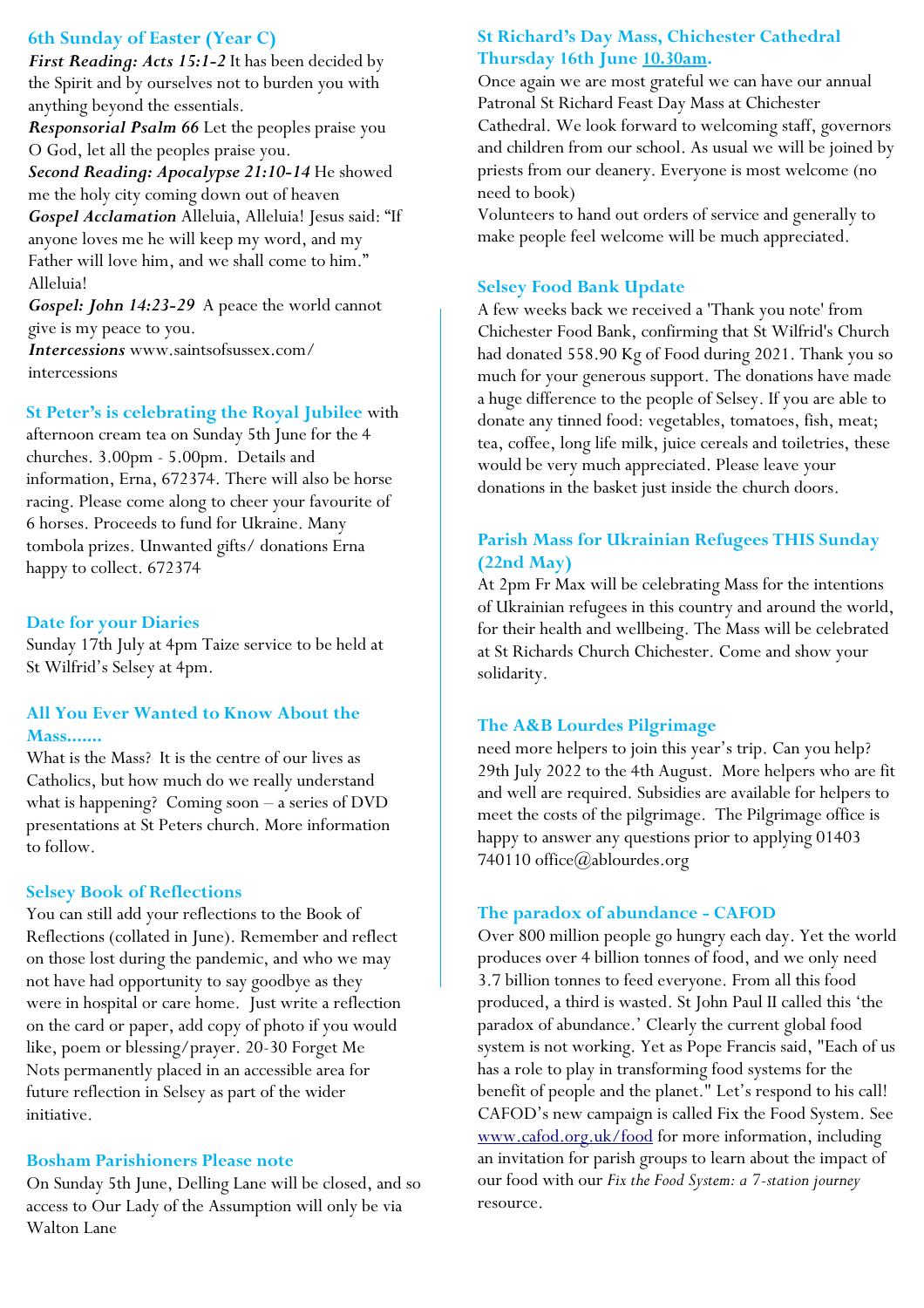# **Coffee and Chat**

The next meeting is on Wednesday May 25th 10.30 - 11.30 at Our Lady of the Assumption. All welcome to join us for a cup of tea/coffee and friendly chat.

#### **Witterings Summer Fayre Date for your Diaries**

St Peter's, Witterings will be holding their summer fayre on Saturday 23rd July 12-3pm. Details to follow about what help is needed**.** 

**Men's Breakfast 8.00am Saturday 28 May 2022** Brick Kiln Nursery & Garden Centre, Bognor Road, Merston, Chichester PO20 1EJ. Lord Michael Hastings CBE, Independent Peer; Chancellor, Regents University; Professor of Leadership, Stephen R Covey Institute; vice president of UNICEF; Governor of the prestigious MPESA Academy in Kenya and Chair of the SOAS Board of Trustees. He was also former Head of Public Affairs at the BBC and Global Head of Citizenship for KPMG. To book breakfast in advance https://immanuel.churchsuite.com/ events/ulwneuiy

**Parish Day Mass 2022** On Sunday 3 July, the whole parish is warmly invited to join Bishop Richard and our clergy for Mass on St Richard's School field at 11am. This is a wonderful opportunity to bring our four churches together for the first time, for Mass and then for lunch afterwards. Our First Holy Communion children will be receiving their certificates from Bishop Richard, who will also bless our parish nursery building on its 25th anniversary. The only other Sunday Masses celebrated in the parish that weekend will be the 5pm Mass in Selsey on Saturday and the 6.30pm Sunday Mass in Chichester. If you would like to be involved in the planning, please email the Parish Office. Please also pray for sunshine!

**Coffee Morning and Cake Sale Saturday 4th June 10.30 to 12 noon** Lower Parish Room, St Richard's Catholic Church, Cawley Road, Chichester. Come and enjoy coffee and cake in support of Pro Life causes. Tombola, home-made produce, plants and bric a brac stalls. Everyone welcome, also donations. Phone Maria on 01903 413606 for collection.

*Please pray for our sick parishioners:* Adrian Stringer, Agnes Martin, Cyril Wass, David Mortby, David White, Eamonn Hackett, Frank O'Donnell, Gerald McGregor, Gerry Beurgoyne, Helena Denis, Jan Thorpe, Jean Thorpe, Jenny Edwards, Jill Serna, Joanne Donoghue, Hilary Egan, Hilary Huffell, Kay Howlett, Kinga Buckley, Magda Gallanti, Margaret Beazley, Mary Eveleigh, Max Foreshew, Nell Hassett, Nicola and Anthony Nageon De Lestang, Nicola Coutts, Patrick Hill, Paul Carney, Peter Habgood, Rene Coutts, Richard France, Rita Rooke, Roz Davies, Susan Line, Tony Crist, Tony Whiting, Valerie Davis-White, Walter Hoppe, *Please let the office know of any changes* 

# **Our Parish Offertory**

| For donations via bank transfer:                                  |
|-------------------------------------------------------------------|
| <b>Name: Saints of Sussex</b>                                     |
| Sort Code: 40-05-20                                               |
| Account No: 41076582                                              |
| Reference: surname and offertory                                  |
| This account name is required if you are setting up a transfer to |
| this account for the first time.                                  |
| St Peter's Wittering (until Dec 2022):                            |
| Name: RCD A&B St Peter's Wittering                                |
| Sort Code: 40-05-20                                               |
| Account No: 71077716.                                             |
| Reference: surname and offertory                                  |
| Donations via cheque                                              |
| Made payable to: Saints of Sussex; or St Peter's RC Church        |
| Donations by Credit or Debit card                                 |
| Can be made in person via the terminals in Chichester and         |
| Bosham.                                                           |
| For regular giving by bank standing order and for                 |

**information on gift aid visit: www saintsofsussex.com/ regular-giving.html**

# **Our Lady and the Saints of Sussex Offertory collections and other fund raising**

| Offertory                          | April 2022 |
|------------------------------------|------------|
| Cash/Cheques/Envelopes             |            |
| Our Lady of the Assumption         | £236       |
| St Peter's                         | £990       |
| St Richard's                       | £1,269     |
| St Wilfrid's                       | £1,060     |
| <b>Bankers Orders</b>              | £5,714     |
| Credit and debit card transactions | £749       |
| Total                              | £10,018    |
| <b>Gift Aid Rebate</b>             | £1,451     |

These figures do not include the Easter offerings for the Clergy. In additions second collections and generous donations totalled £4,081 for Ukraine, £1,742 for Father Joe and £863 for the Holy Places. Donations for Ukraine are still very welcome. Please also note the gift aid sum, which was achieved simply by eligible parishioners gift aiding their offertory and other contributions. Thank you all for your continuing generosity.